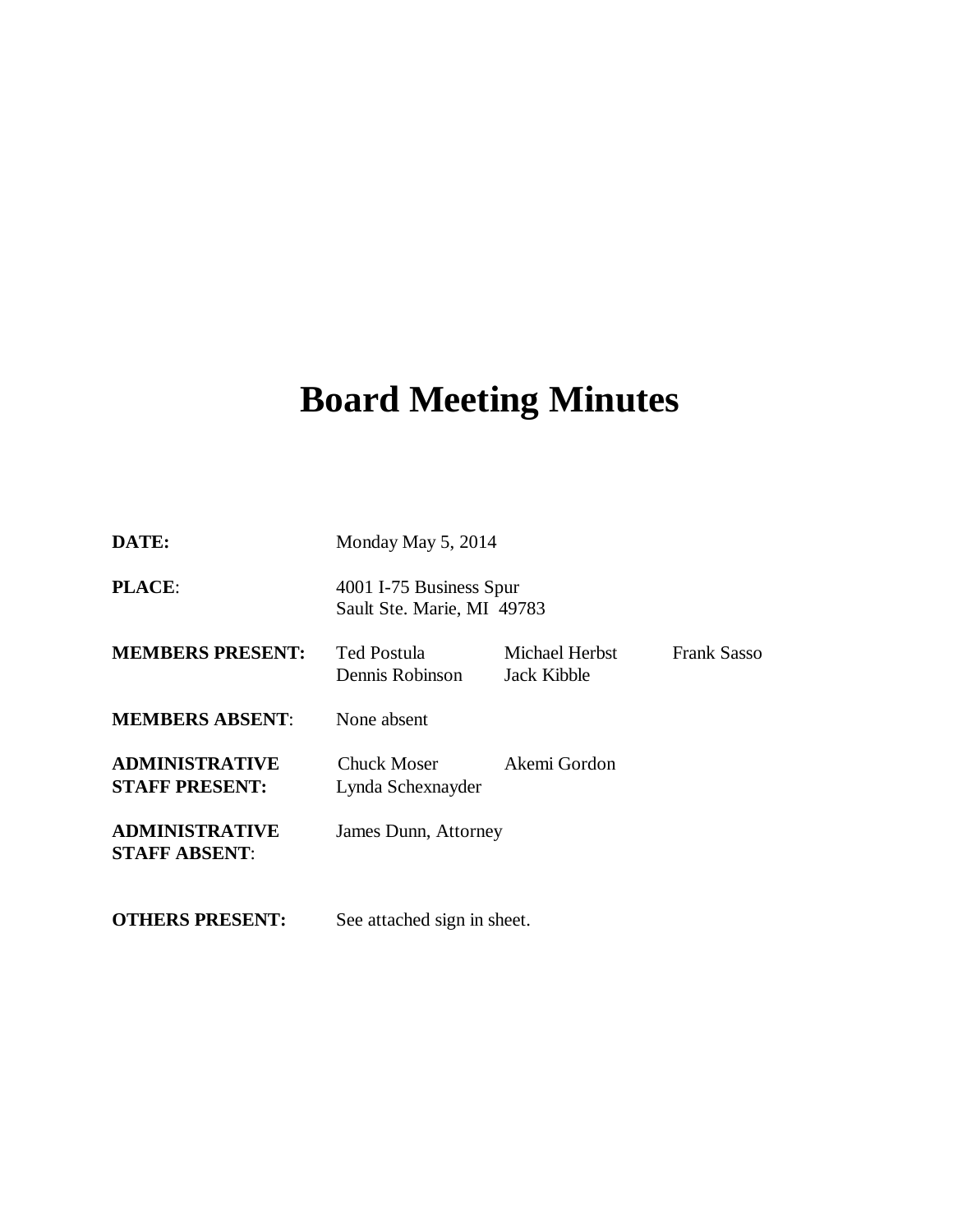**BOARD MEETING Page 2 May 5, 2014**

## **I. - II. CALL TO ORDER/ROLL CALL**

The meeting was called to order at 4:00p.m. by Chairman Sasso. All Directors were present. Attorney Dunn was absent.

## **III. PUBLIC COMMENTS**

There were no public comments.

# **IV. APPROVAL OF BOARD MINUTES –April 7, 2014**

With regard to Minutes for April 7, 2014; IT **WAS MOVED** by Director Postula; **SUPPORTED** by Director Herbst to approve said minutes. **UNANIMOUS.** Motion carried.

## **V. FINANCIAL REPORT-P.E.-March 31, 2014**

Finance Director Gordon presented and recommended approval of Procurement Policy. Following a short discussion **IT WAS MOVED** by Director Postula; **SUPPORTED** by Director Kibble to approve said policy as presented. **UNANIMOUS.** Motion carried.

#### **BUSSING**

Gordon reported overall revenue is down 3.4% with expenses up 1.2%. we have around a \$1,400 surplus YTD. Overall passengers are down 1,100 or 4%. Chippewa's passengers have decreased 1,444 and Luce County passengers increased 344.

#### **FERRIES**

Gordon reported March was a difficult month with vehicles and passengers down 18% from the same month last year. Sugar Island ferry experienced the biggest decrease because of the interruptions in service due to the ice. There were five days in March where there were limited runs on the ferry. Neebish Island ferry was shut down the whole month where last year they were operating some service.

# **VI. DIRECTOR'S REPORT**

Director Moser reported with regard to Bolger's revenue package - MPTA has been working really hard to convince legislators that transit needs to be included in any increased funding for transportation. Seems like Clark Harder and MPTA's lobbyist have been making some progress. At least Clark seems to be feeling good about our chances. The Chamber is supporting our cause and so are the Roadbuilders.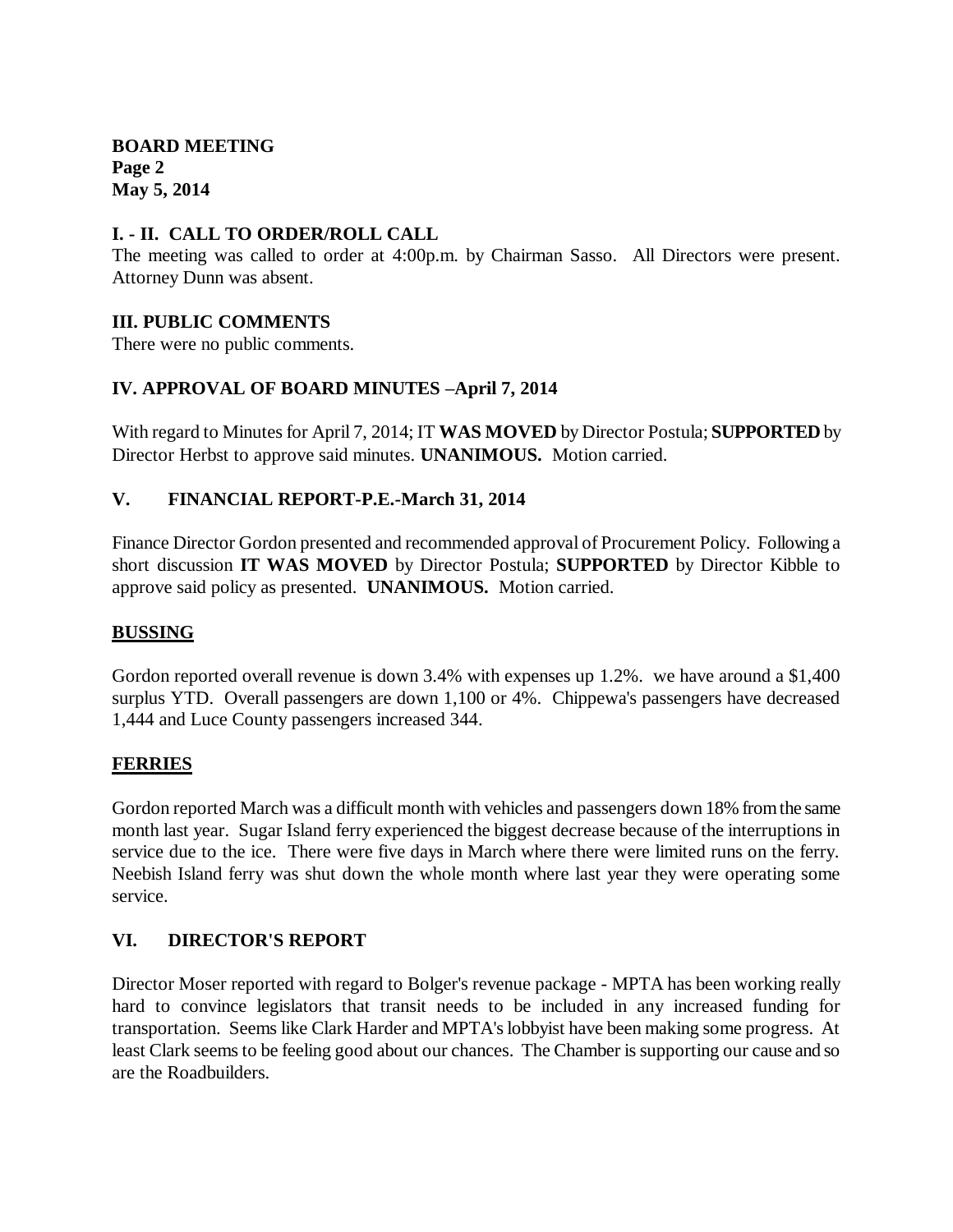## **BOARD MEETING Page 3 May 5, 2014**

Moser reported he has been working on the RFP for getting a consultant onboard for the Neebish upgrade. He is waiting to hear back from MDOT's procurement office.

Moser reported each spring the PVA organizes meetings with various legislators in Washington. He attended this year for the first time. There were about twenty members from around the country that attended. They split up into groups and visited quite a few offices. Moser met with Congressman Benishek and Duncan Hunter in person. He met with Senator Stabenow's staff and the Legislative Aide for Congressman Jolly from Florida. Although Dr. Benishek is not on any of the Transportation related committees he and his legislative aide were very gracious and attentive to EUPTA's issues and interests. Senator Stabenow is not either; however she and her staff have been very helpful and supportive to our needs and issues in the past, especially when earmarking was still in practice. The other two Legislators, Jolly and Hunter are on important committees related to Marine Transportation and have either supported our efforts and or will be asked to in the future.

Moser reported we received a contract for a replacement bus today. It was a long time being processed.

Moser reported he put in a request through the Small Urban Cities program for funding to repave the approach to the mainland dock for Sugar Island. The city of the Sault appears to be interested in a restroom down there, possibly asking us to apply for the funding. They would like to see a restroom nearby as the ones on Rotary Island are in very bad shape. Moser told them maintaining them is an issue with EUPTA but that he would pass along their interest to the EUPTAB.

At this time Chairman Sasso opened the discussion to the proposed rate increases on the ferry systems. He went over the three "DRAFT" scenarios that were available at the Public Hearing on Thursday, May 1, 2014 at the Kinross Town Hall. Following a lengthy discussion **IT WAS MOVED**  by Director Kibble; **SUPPORTED** by Director Postula to remain with the 10 & 20 trip scenario; with changes to the Drummond Tandem, Single axle and Dual truck tickets changing to a 20 trip rather than 10 trip. **UNANIMOUS.** Motion carried. Also **IT WAS MOVED** by Director Robinson; **SUPPORTED** by Director Postula to put these increases into effect as soon as we can get tickets printed and distributed to the ferries. **UNANIMOUS.** Motion carried.

# **VII. ATTORNEY'S REPORT**

No report given.